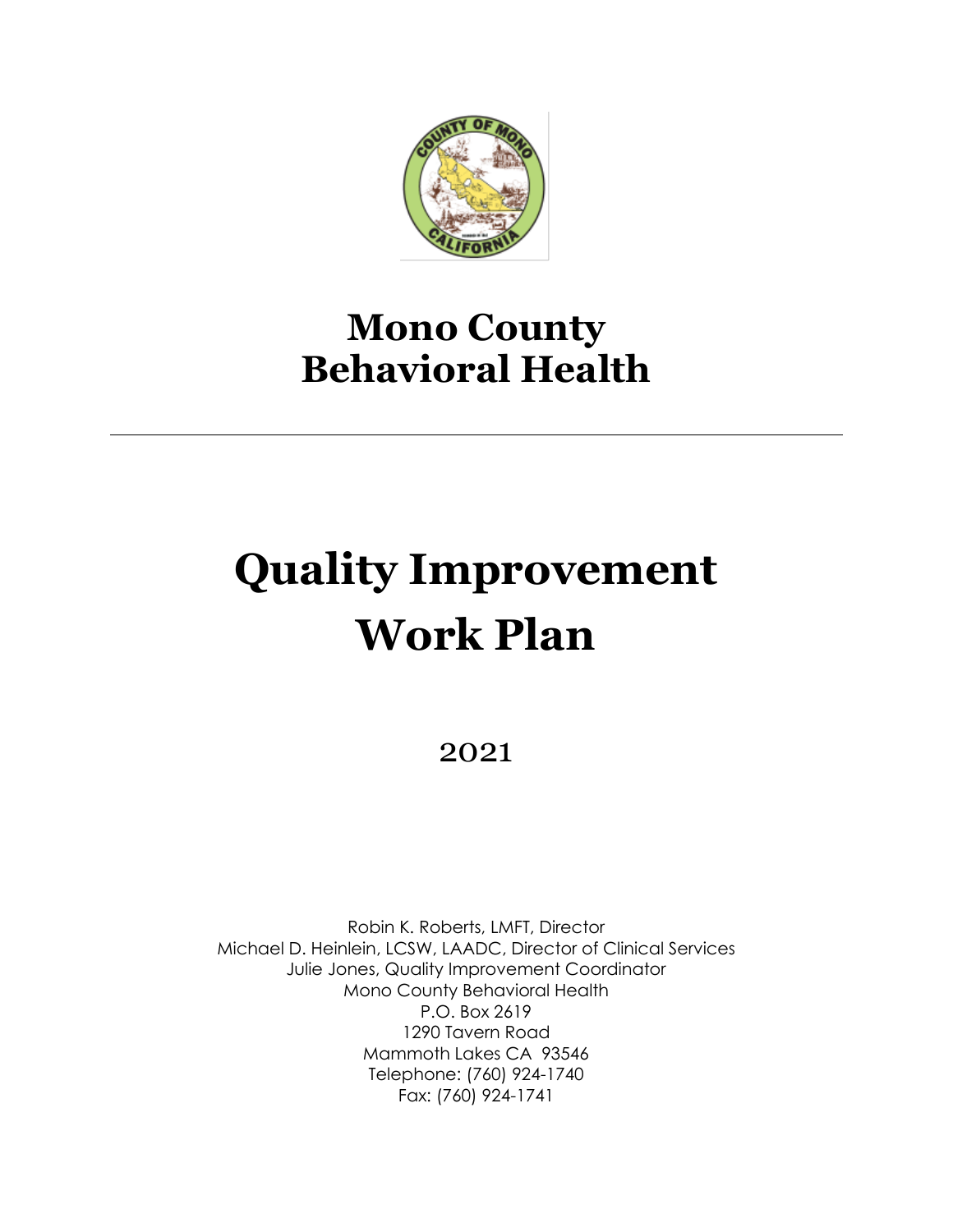### **TABLE OF CONTENTS**

<span id="page-1-0"></span>

| <u>I.</u>              |                                                                                                      |  |
|------------------------|------------------------------------------------------------------------------------------------------|--|
| A.                     |                                                                                                      |  |
| <b>B.</b>              |                                                                                                      |  |
| $\underline{C}$ .      |                                                                                                      |  |
| Ш                      |                                                                                                      |  |
|                        |                                                                                                      |  |
| $\Box$                 |                                                                                                      |  |
| П.                     |                                                                                                      |  |
| A.                     |                                                                                                      |  |
| <b>B.</b>              | Specific QI Evaluation Activities (for both Behavioral Health and Substance Use Disorder Services) 4 |  |
| C.                     |                                                                                                      |  |
|                        |                                                                                                      |  |
| A.                     |                                                                                                      |  |
| <b>B.</b>              |                                                                                                      |  |
|                        |                                                                                                      |  |
| A.                     |                                                                                                      |  |
| <b>B.</b>              |                                                                                                      |  |
| C.                     |                                                                                                      |  |
| D.                     |                                                                                                      |  |
| П                      |                                                                                                      |  |
| $\Box$                 |                                                                                                      |  |
| Ε.                     |                                                                                                      |  |
| <u>F.</u>              |                                                                                                      |  |
| G.                     |                                                                                                      |  |
| $\mathbf{V}_{\bullet}$ |                                                                                                      |  |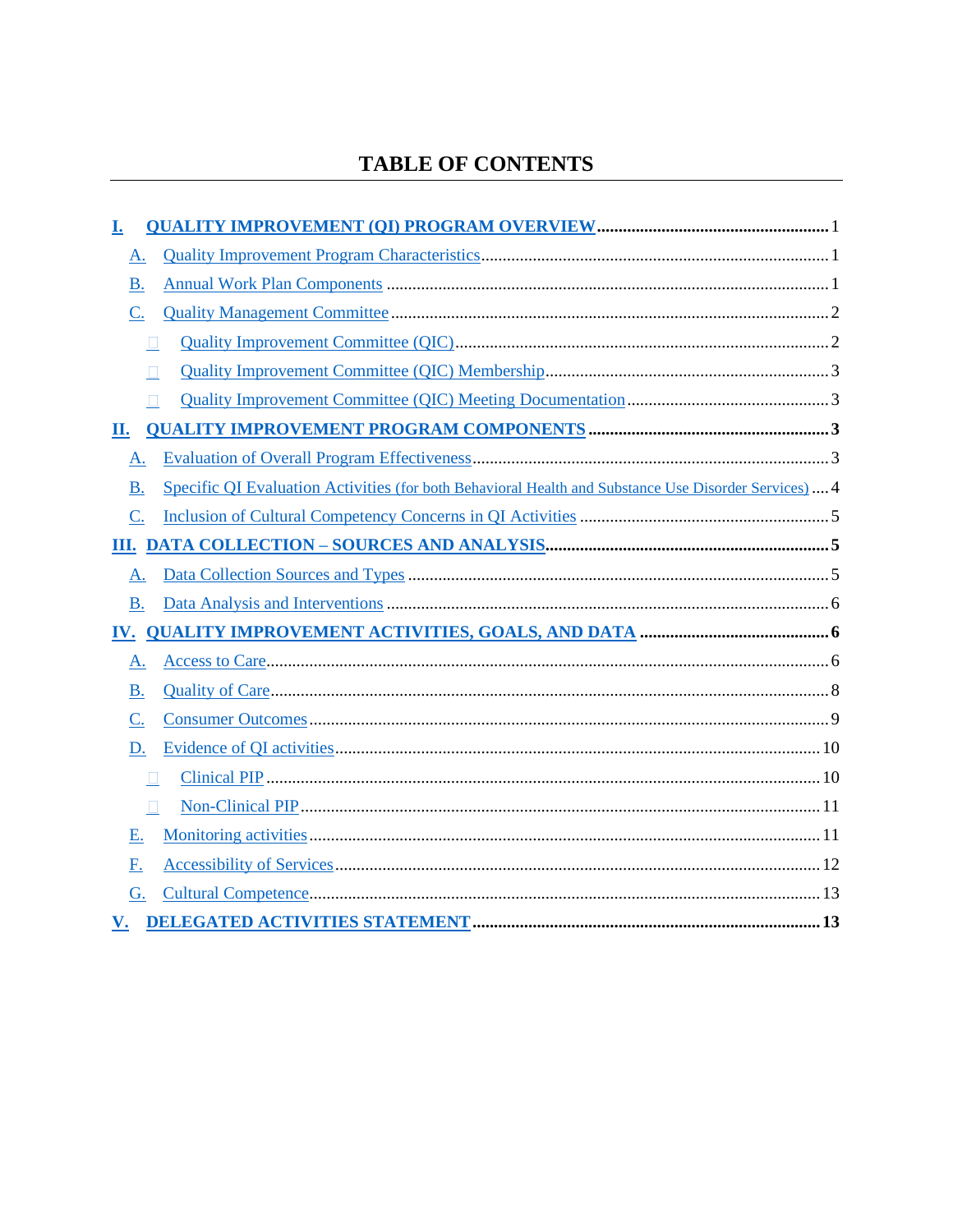#### QUALITY IMPROVEMENT (QI) PROGRAM OVERVIEW

#### <span id="page-2-0"></span>**A. Quality Improvement Program Characteristics**

Mono County Behavioral Health (MCBH) has implemented a Quality Improvement (QI) Program in accordance with state regulation for evaluating the appropriateness and quality of services, including over-utilization and under-utilization of services. The QI Program meets these requirements through the following process:

- 1. Collecting and analyzing data to measure against the goals or prioritized areas of improvement that have been identified;
- 2. Identifying opportunities for improvement and deciding which opportunities to pursue;
- 3. Designing and implementing interventions to improve performance;
- 4. Measuring the effectiveness of the interventions; and
- 5. Incorporating successful interventions in the system, as appropriate.

It is the goal of MCBH to build a structure that ensures the overall quality of services. This goal is accomplished by realistic and effective quality improvement activities and data-driven decision making; collaboration amongst staff, including consumer/family member staff; and utilization of technology for data analysis. Through data collection and analysis, significant trends are identified; and policy and system-level changes are implemented, when appropriate.

Executive management and program leadership is crucial to ensure that findings are used to establish and maintain the overall quality of the service delivery system and organizational operations. The QI program is accountable to the MCBH Director.

#### <span id="page-2-1"></span>**B. Annual Work Plan Components**

The Annual Work Plan for Quality Improvement activities of MCBH provides the blueprint for the quality management functions designed to improve both client access and quality of care. This Plan is evaluated annually and updated as necessary.

The MCBH annual QI Work Plan includes the following components:

- 1. An annual evaluation of the overall effectiveness of the QI Program;
- 2. Objectives and goals for the coming year;
- 3. Previously identified issues, including tracking issues over time; and
- 4. Activities for sustaining improvement.

The MCBH Quality Assurance/Quality Improvement (QA/QI) Coordinator facilitates the implementation of the QI Work Plan and the QI activities. Sufficient time to engage in QI activities will be allocated to this position (e.g., facilitating the committee, monitoring activities, conducting chart reviews). The MCBH Mental Health Services Act (MHSA) Coordinator contributes to the facilitation with the implementation and coordination of the Performance Improvement Projects (PIPs).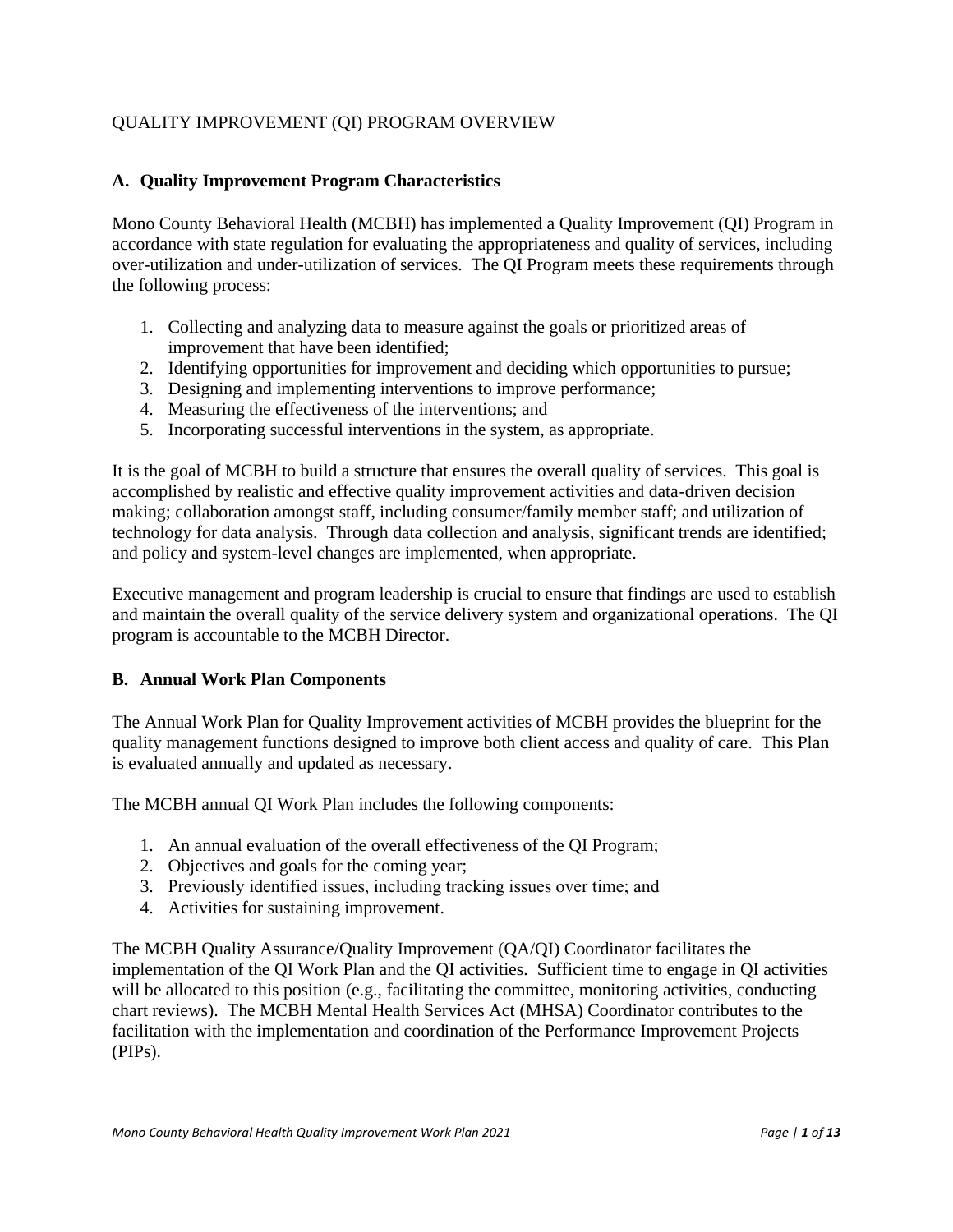This Quality Improvement Plan ensures the opportunity for input and active involvement of clients, family members, licensed and paraprofessional staff, providers, and other interested stakeholders in the Quality Improvement Program. The QI members participate in the planning, design, and implementation of the QI Program, including policy setting and program planning. The Plan activities also serve to fulfill the requirements set forth by the California Department of Health Care Services (DHCS) and Specialty Mental Health Services Mental Health Plan (MHP) requirements, as related to the MHP-DHCS contract Annual Quality Improvement Program description. The MCBH QI Work Plan addresses quality assurance/improvement factors as related to the delivery of timely, effective, and culturally-competent specialty mental health services.

The QI Work Plan is posted on the MCBH website and is available upon request. It is provided to the External Quality Review Organization (EQRO) during its annual review of the MCBH system. The QI Work Plan is also available to auditors during the triennial Medi-Cal review.

#### <span id="page-3-0"></span>**C. Quality Management Committee**

#### <span id="page-3-1"></span>• **Quality Improvement Committee (QIC)**

The Quality Improvement Committee (QIC) is responsible for the key functions of the MCBH Quality Improvement Program. This committee is involved in the following functions:

- 1. Implement the specific and detailed review and evaluation activities of the agency. On a quarterly/bi-monthly basis, the QIC collects, reviews, evaluates, and analyzes data, implements actions, and provides oversight to QI activities, including the development and implementation of the Performance Improvement Projects (PIPs).
- 2. Recommend policy decisions; reviews and evaluates the results of QI activities; and monitors the progress of the PIPs. The QIC institutes needed actions and ensures follow-up of QI processes.
- 3. Assure that QI activities are completed and utilizes a continuous feedback loop to evaluate ongoing quality improvement activities, including the PIPs. This feedback loop helps to monitor previously identified issues and provides an opportunity to track issues over time. The QIC continuously conducts planning and initiates new activities for sustaining improvement.
- 4. Specific responsibilities of the QIC include, but are not limited to, the following:
	- Consumer survey results;
	- Consumer and family voice;
	- Performance Outcome Measures:
	- Access and quality of care;
	- Utilization of outpatient services;
	- Utilization of inpatient and IMD services;
	- Grievances and appeals;
	- Primary and Behavioral Health Care integration;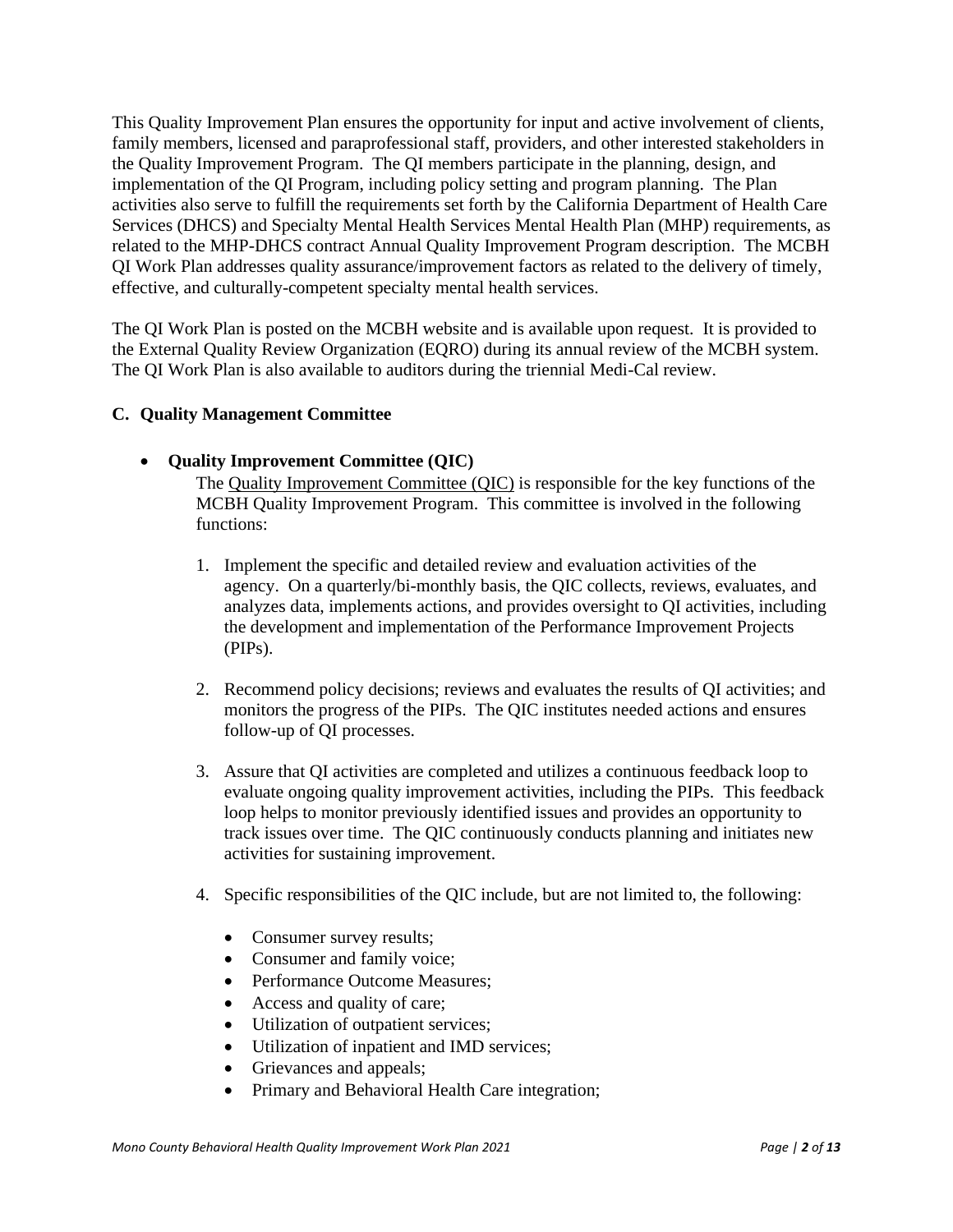- HIPAA and compliance;
- Cultural and linguistic competency, including trends regarding cases of cultural concern presented in the Clinical Team meetings;
- Notice of Actions and State Fair Hearings;
- Brochure distribution:
- Psychiatrist/Physician access;
- Medication review;
- Review out of county mental health authorizations;
- PIP's and EQRO review;
- Staff and supervisor annual credentialing process (including private provider network);
- OIG Exclusions & Suspended Medi-Cal Providers;
- Medi-Cal verification (integrity) activities;
- 24/7 toll free line monitoring report;
- Drug Medi-Cal requirements;
- Change of provider request review;
- Peer chart review;

#### <span id="page-4-0"></span>• **Quality Improvement Committee (QIC) Membership**

The QIC is accountable to the MCBH Director. Designated members of the QIC include the MCBH Director, Fiscal & Administrative Services Officer, Clinical Supervisor, Quality Assurance/Quality Improvement Coordinator, Mental Health Services Act Coordinator, Fiscal & Technical Specialist III. Additionally, MCBH always strives for QIC membership with community members, including consumers and family members as well as MHSA and AOD funded agencies

#### <span id="page-4-1"></span>• **Quality Improvement Committee (QIC) Meeting Documentation**

The MCBH QIC maintains a standing meeting agenda to ensure that all required QI components are addressed at each QIC meeting. Additional items, and incomplete action items, may be identified on the agenda for review at the next meeting. The QIC documents all activities through dated minutes to reflect all decisions and actions.

#### <span id="page-4-2"></span>I. QUALITY IMPROVEMENT PROGRAM COMPONENTS

#### <span id="page-4-3"></span>**A. Evaluation of Overall Program Effectiveness**

Evaluation of the overall effectiveness of the QI program is accomplished routinely, as well as annually, to demonstrate that:

- QI activities have contributed to improvement in clinical services;
- QI activities have contributed to improvement in access to services, including timeliness;
- QI activities have been completed or are in process; and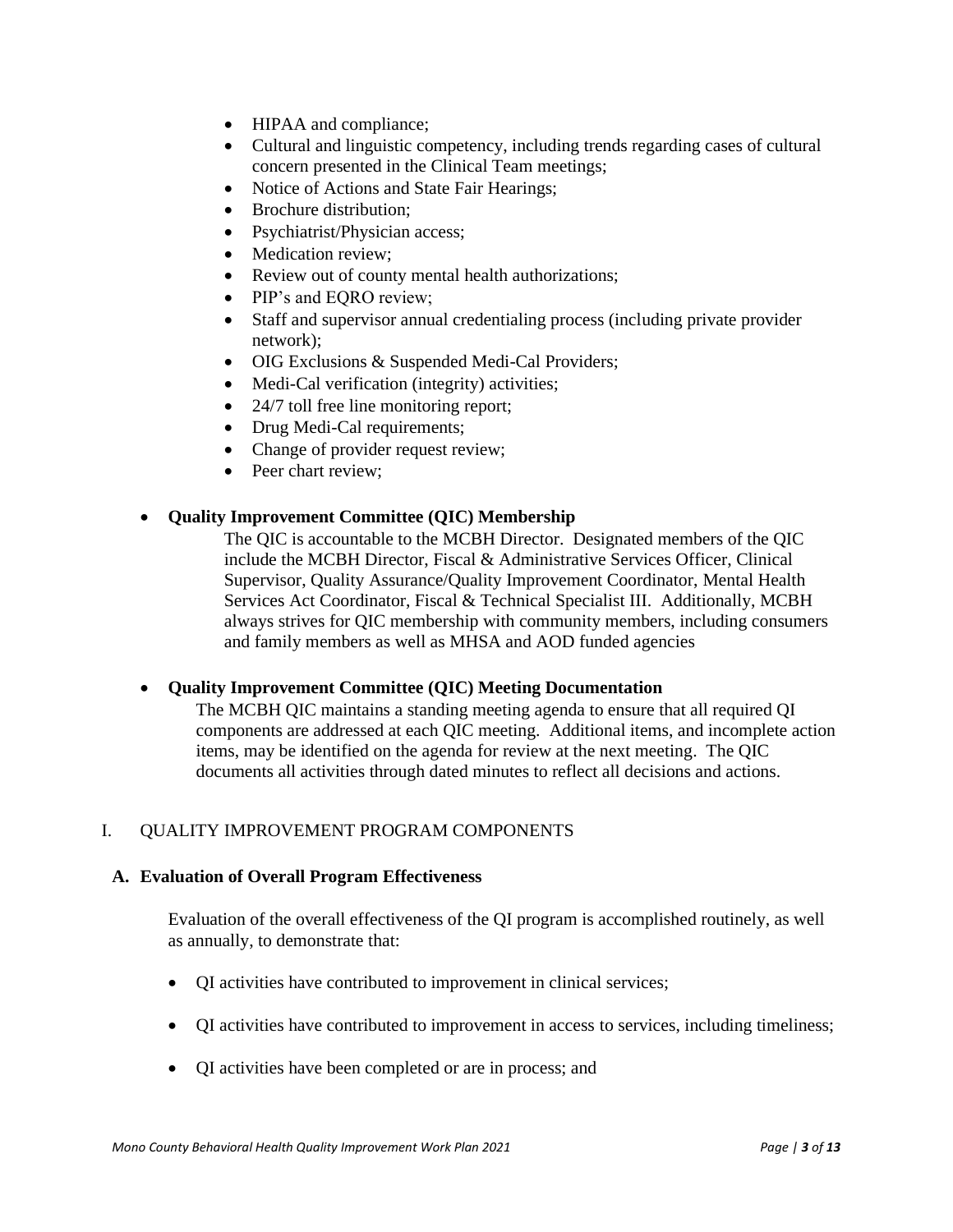• QI activities have incorporated relevant cultural competence and linguistic standards to match clients' cultural and linguistic needs with appropriate providers and services.

#### <span id="page-5-0"></span>**B. Specific QI Evaluation Activities (for both Behavioral Health and Substance Use Disorder Services)**

- 1. Quality Improvement Committee (QIC) The monthly QIC meetings may include, but are not limited to, the following agenda items:
	- Review reports to help identify trends in client care, in timeliness of treatment plan submissions, and trends related to the utilization review and authorization functions;
	- Review client and provider satisfaction surveys, and client change of provider requests to assure access, quality, and outcomes;
	- Review the responsiveness of the 24-hour, toll-free telephone line;
	- Review and evaluate results of QI activities, including progress on the development and implementation of the PIPs;
	- Review QI actions and follow-up on any action plans;
	- Review client- and system-level Performance Outcome Measures for adults and children to focus on any significant findings and trends;
	- Review medication monitoring processes to assure appropriateness of care, appropriateness of reviewer comments, any plans of correction following initial review, and any significant trends of concern;
	- Review any new Notice of Adverse Benefit Determination (NOABD), focusing on their appropriateness and any significant trends;
	- Review any grievances or appeals submitted. The QIC reviews the appropriateness of the MCBH response and significant trends that may influence policy or program-level actions, including personnel actions;
	- Review provider satisfaction surveys (annually) and any provider appeals;
	- Review any requests for State Fair Hearings, as well as review of any results of such hearings;
	- Monitor the distribution of EPSDT/TBS brochures:
	- Review other clinical and system level issues of concern that may affect the quality of service delivery. The information reviewed also allows the QIC to evaluate trends that may be related to culturally-sensitive issues and may require prescriptive action;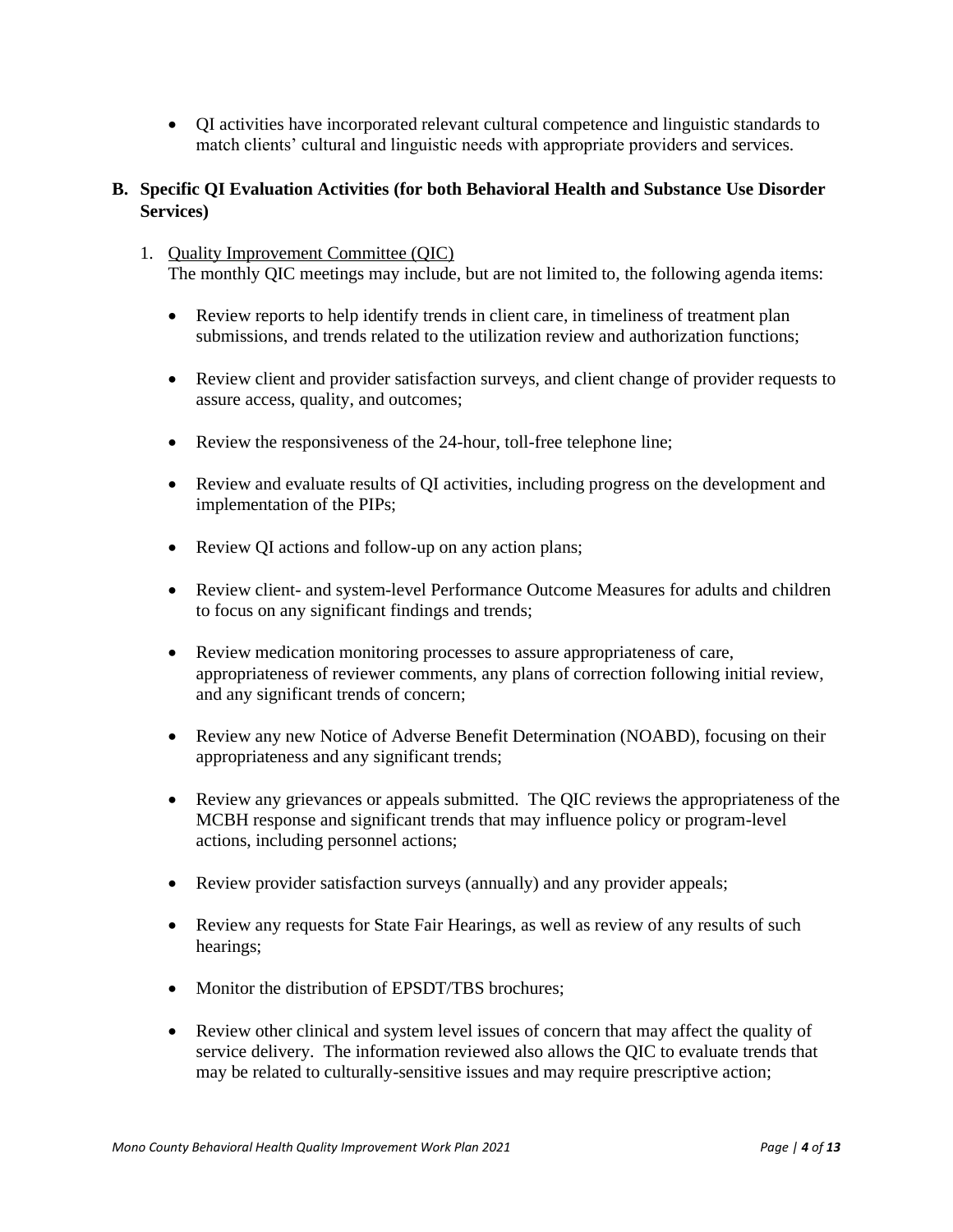- Review potential or required changes in policy;
- Review issues related to the Compliance Program, including compliance issues such as fraud or inappropriate billing; staff licensure; status and exclusions lists; and other program integrity items; and
- Monitor issues over time and make certain that recommended activities are implemented, completing the Quality Improvement feedback loop.
- 2. Monitoring Previously Identified Issues and Tracking over Time Minutes of all QIC meetings include information regarding:
	- An identification of action items:
	- Follow-up on action items to monitor if they have been resolved;
	- Assignments (by persons responsible);
	- Due date: and
	- Completion date.

To ensure a complete feedback loop, completed and incomplete action items shall be identified on the agenda for review at the next meeting. MCBH has developed a meeting minute template to ensure that all relevant and required components are addressed in each set of minutes. Meeting minutes are also utilized to track action items and completion dates.

#### <span id="page-6-0"></span>**C. Inclusion of Cultural Competency Concerns in QI Activities**

On a regular basis, the QIC reviews collected information, data, and trends relevant to standards of cultural and linguistic competency.

#### <span id="page-6-1"></span>II. DATA COLLECTION – SOURCES AND ANALYSIS

#### <span id="page-6-2"></span>A. Data Collection Sources and Types

Data sources and types may include, but not are limited to, the following:

- 1. Utilization of services by type of service, age, gender, race, ethnicity, primary language, veterans, and LGBTQ
- 2. Access Log (initial contact log)
- 3. Crisis Log
- 4. Test call logs
- 5. Utilization Review documentation
- 6. Notice of Adverse Benefit Determination (NOABD) forms and logs (as available)
- 7. Second Opinion requests and outcomes
- 8. SharePoint or Echo Electronic Health Record Reports
- 9. Medication Monitoring forms and logs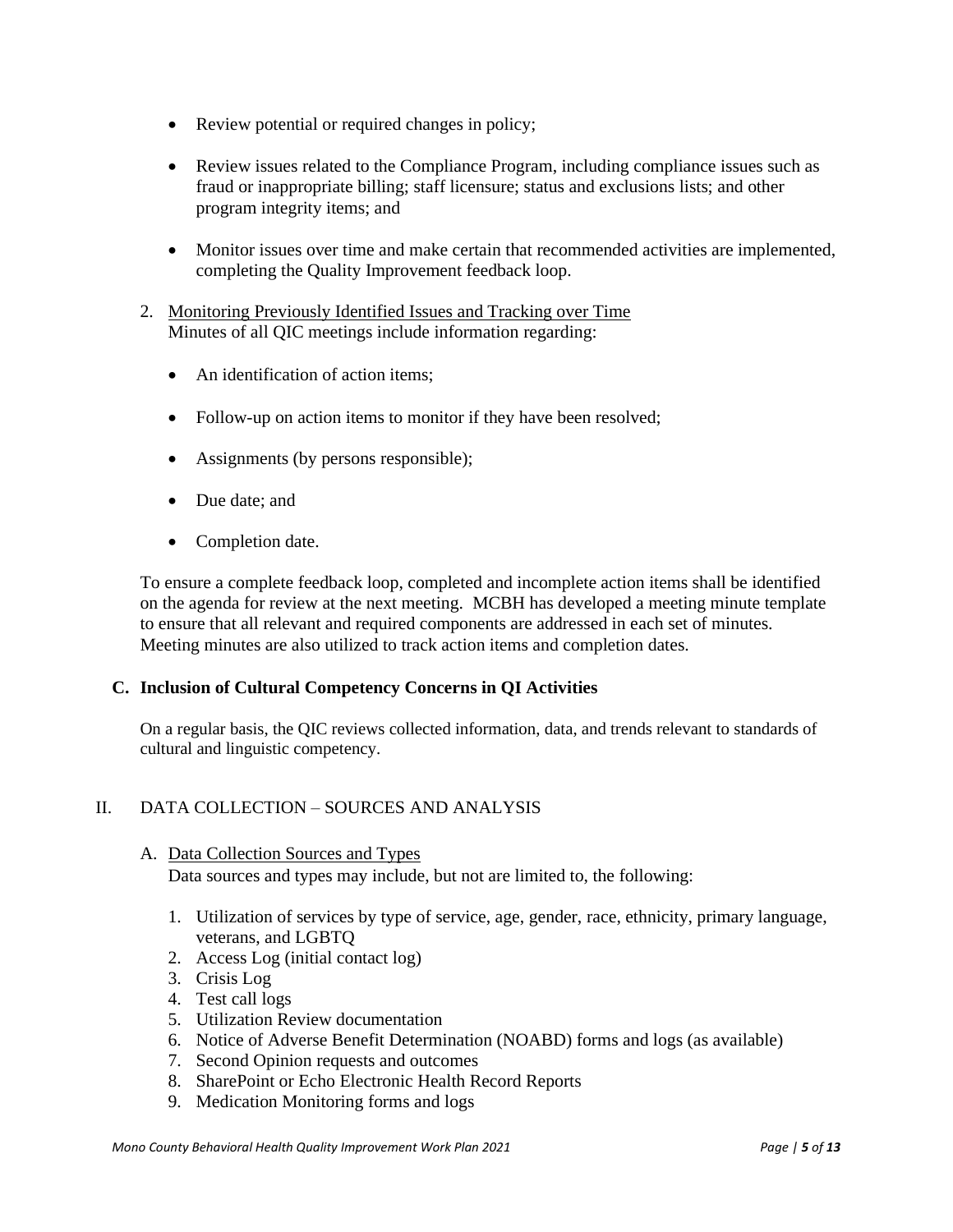- 10. Treatment Authorization Requests (TAR) and Inpatient logs
- 11. Clinical Review QI Checklists (and plans of correction)
- 12. Peer Chart Review Checklists (and plans of correction)
- 13. Client Grievance/Appeal Logs; State Fair Hearing Logs
- 14. Change of Provider forms and logs
- 15. Compliance logs
- 16. EQRO and Medi-Cal Audit results
- 17. Special Reports from DHCS or other required studies
- <span id="page-7-0"></span>B. Data Analysis and Interventions
	- 1. The QA Coordinator performs preliminary analysis of data to review for accuracy and completion. If there are areas of concern, the QIC discusses the information. Clinical staff may be asked to implement plans of correction, as needed. Policy changes may also be implemented, if required. Subsequent review is performed by the QIC.
	- 2. The changes to programs and/or interventions are discussed with individual staff, QIC members (including consumers and family members), Behavioral Health Advisory Board members, and management.
	- 3. Program changes have the approval of the Behavioral Health Director or the Clinical Supervisor prior to implementation.
	- 4. Effectiveness of program changes are evaluated by the QIC. Input from committee is documented in the minutes. These minutes document the activity, person responsible, and timeframe for completion. Each activity and the status for follow-up are discussed at the beginning of each meeting.

#### <span id="page-7-1"></span>III. QUALITY IMPROVEMENT ACTIVITIES, GOALS, AND DATA

#### <span id="page-7-2"></span>**A. Access to Care**

- 1. Objective: Hire or retain three psychiatric specialists in 2021 in order to ensure continuity of care in all outlying areas.
	- a. Goal: By hiring and retaining case carrying staff, it is MCBH's goal to increase client contact in outlying areas by ensuring that those clients are seen within the timely access benchmarks.
	- b. Planned Steps and Activities to reach goal:
		- i. Prepare job description, advertise, and conduct interviews according to County Human Resources process.
		- ii. Engage in such retention activities as individual supervision, professional development opportunities, and team building exercises.
- 2. Objective: Develop Permanent Supportive Housing Project in the Town of Mammoth Lakes to address state requirements and needs for those with mental illness who are homeless or have housing insecurity.
	- a. Goal: It is MCBH's goal to execute a development agreement with The Pacific Companies, an affordable housing developer, by February 15, 2021 in order to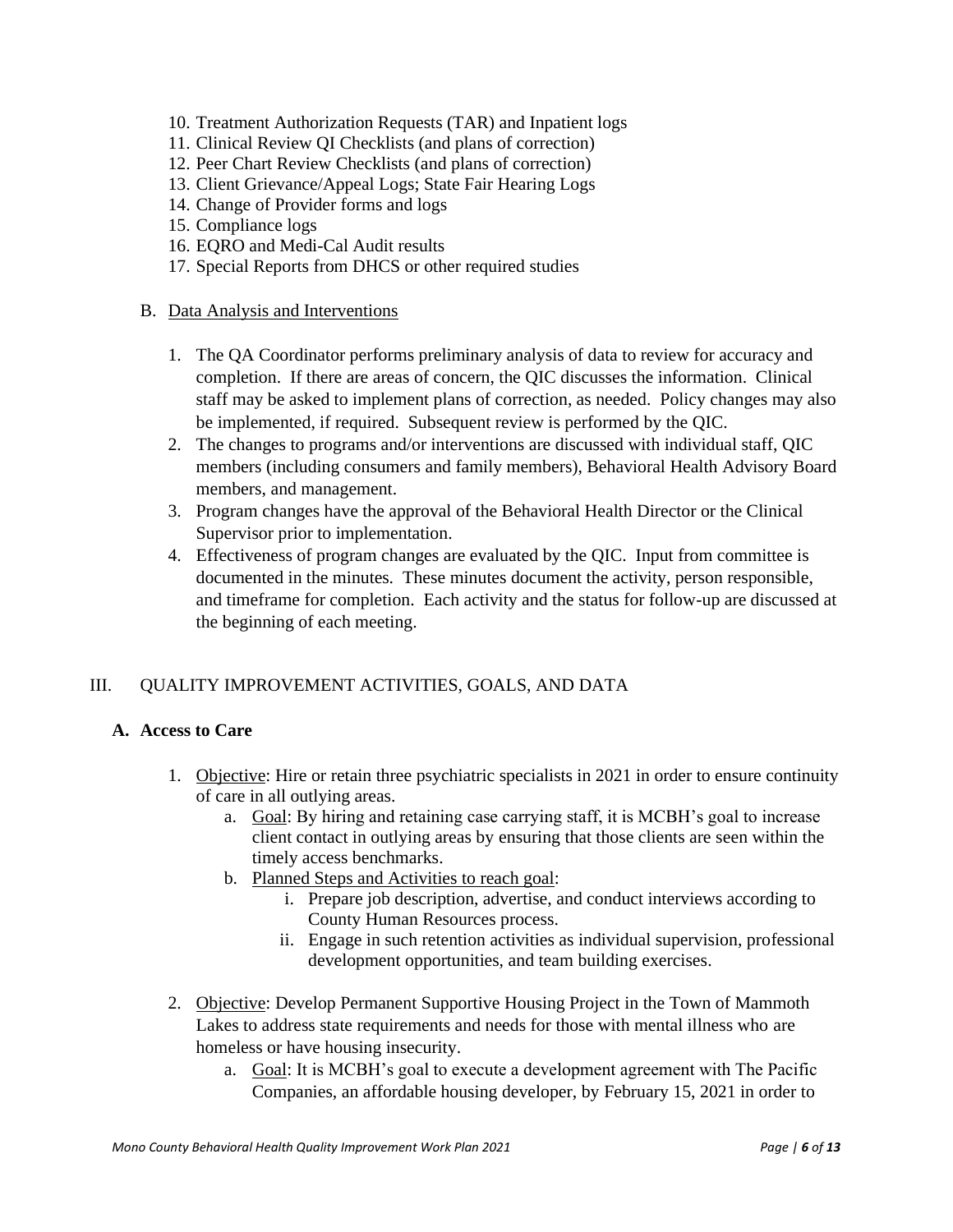build 8 to 12 units of permanent supportive housing as part of Phase I of "The Parcel." (The Parcel is a 25-acre property owned by the Town of Mammoth Lakes that will be developed for affordable housing over the next 5 to 10 years.)

- b. Planned Steps and Activities to reach goal:
	- i. Present before Town Council November 4, 2020
	- ii. Present before Mono County Board of Supervisors November 17, 2020
	- iii. Pass No Place Like Home resolution
	- iv. Terminate pre-development loan agreement with Integrity Housing
	- v. Execute loan agreement with Pacific West Communities
	- vi. Complete No Place Like Home grant application materials requested by Pacific West Communities
	- vii. Submit No Place Like Home grant materials by February 15, 2021
	- viii. Track progress of Pacific West Communities on funding applications, entitlement process, community feedback, etc.
- 3. Objective: Through Drug-Medi-Cal, the state mandates that Mono County Behavioral Health will provide and/or facilitate points of access for residents needing Medically Assisted Treatment (Methadone, Suboxone, Vivitrol).
	- a. Goal: It is MCBH's goal to continue to promote this best practice and continue to retain providers who are licensed to provide MAT throughout 2021.
	- b. Planned Steps and Activities to reach goal:
		- i. MCBH will coordinate with the waivered provider in Coleville to provide MAT to clients in the Mono County.
		- ii. MCBH will work with waivered provider who presently provides care through NAMHS (North American Mental Health Services).
- 4. Objective: Access Call Log/Contact Log/Call Log: Every call to MCBH front office and the 24/7 access line including intake calls, crisis calls, other calls to the 24/7 access line and walk-in initial requests for services will be logged.
	- a. Goal: 100% of requests for services and calls to the 24/7 access line will be logged.
	- b. Planned Steps and Activities to reach goal:
		- i. Staff who answer the 24/7 access line will use the new Access/Contact/Call log spreadsheet with drop down menus to ensure appropriate tracking and follow up.
		- ii. MCBH will provide training and re-training to front office and 24/7 access line staff to ensure all calls and initial service requests are logged. Will also train to ensure all boxes are filled in and none are blank.
		- iii. QI Coordinator will monitor the log monthly to identify where additional training may be needed.
		- iv. MCBH will conduct test calls to the access line and check to see if every call is logged. Subsequent training needs will be assessed based on the results.
		- v. QIC will discuss additional measures to ensure this goal is met.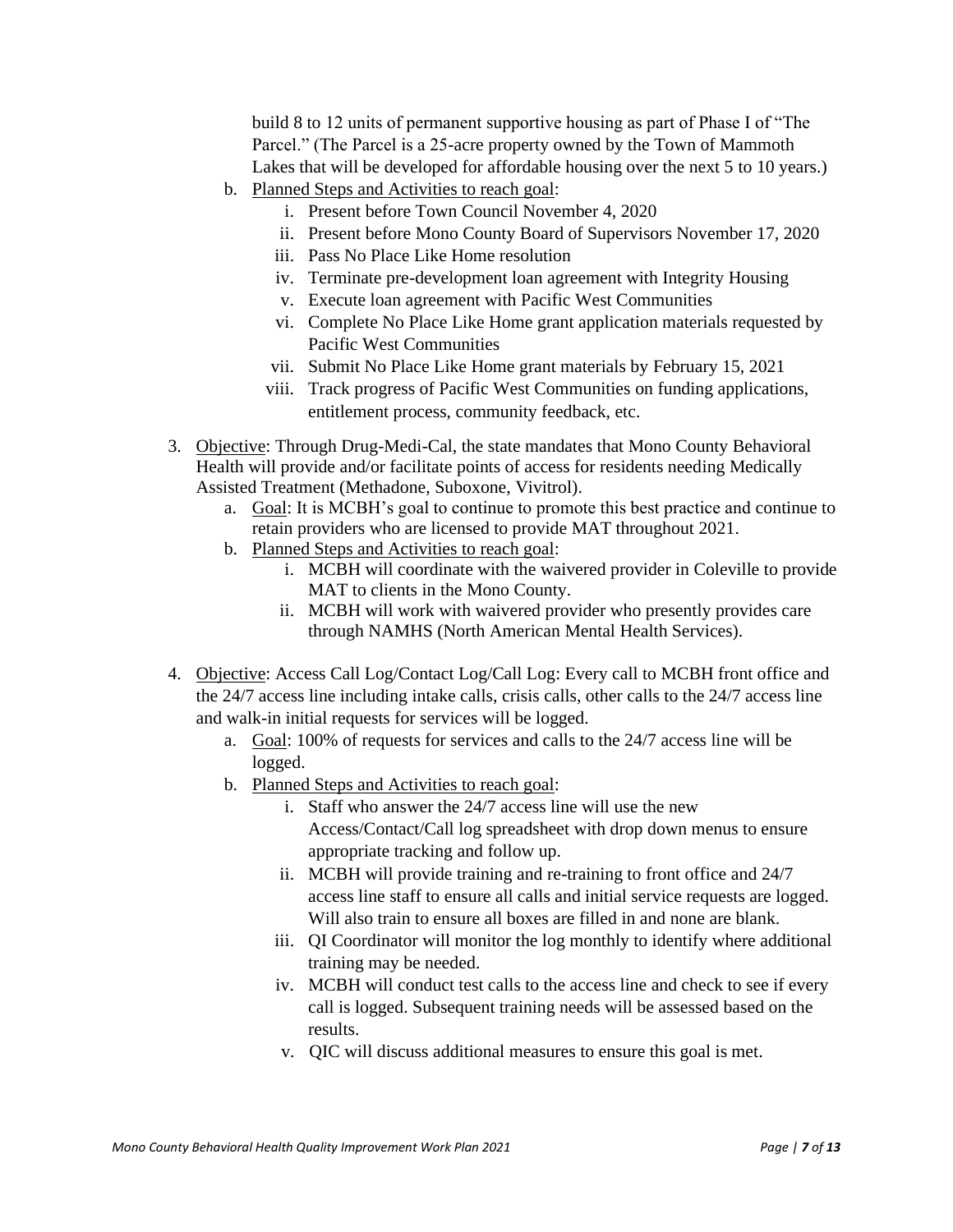#### <span id="page-9-0"></span>**B. Quality of Care**

- 1. Objective: Continue Sustainability Phase in Mono County following completion of Regional Innovation Project with Inyo and Alpine Counties.
	- a. Goal: The Eastern Sierra Strengths Model Learning Collaborative (ESSBLC) was a two-year program for those working with people who are engaged with any one of the following programs: Behavioral Health, Public Health, Child Welfare, Probation, Law Enforcement, Wild Iris, Hospital/Medical Services, Schools. MCBH has now reached the Sustainability Phase and is implementing the Strengths Model within Mono County, using strengths assessment and personal recovery planning tools. The aim of these tools is to improve outcomes such as housing, employment, social involvement, and education through adherence to treatment services that promote hope, wellbeing, and purpose for our most vulnerable residents.
	- b. Planned Steps and Activities to reach goal:
		- i. Develop strategies for how to collect and evaluate data around the use of our outcome tool. Use the Strength Model's outcome tool and outcome measures.
		- ii. The MHP has implemented the following evidence-based strengths model forms from the ESSBLC and will train new staff beginning in 2021 on the use of:
			- o Strengths Assessment
			- o Personal Recovery Plan
			- o Motivational Interviewing
		- iii. MCBH has also created its own Care Coordination/Case Management assessment for initial assistance with understanding a client's needs
			- o Need for Care Coordination / Rehab Aid Services
- 2. Objective: Create an Intensive Outpatient Treatment (IOT) delivery system as defined by the State of California Substance Use Program.
	- a. Goal: It is MCBH's goal to train all staff in relevant treatment modalities including harm reduction. Implement IOT groups by January 7, 2021.
	- b. Planned Steps and Activities to reach goal:
		- i. Begin introduction groups to SUD utilizing evidenced-based Change Company and Matrix Model curricula.
		- ii. Ongoing Staff trainings at MCBH regarding SUD treatment and modalities appropriate to harm reduction.
- 3. Objective: Ensure that transition planning for eventual discharge begins upon intake and informs quality of care provided to clients.
	- a. Goal: Develop a strategy to ensure that transition planning is an integral part of the client's care throughout the duration of services provided by MCBH through 2021 and beyond.
	- b. Planned Steps and Activities to reach goal (these steps are for 2021 and additional steps will be added in subsequent years to ensure completion of this goal):
		- i. Provide training to all staff who provide services to clients on how to begin transition planning at the time of intake.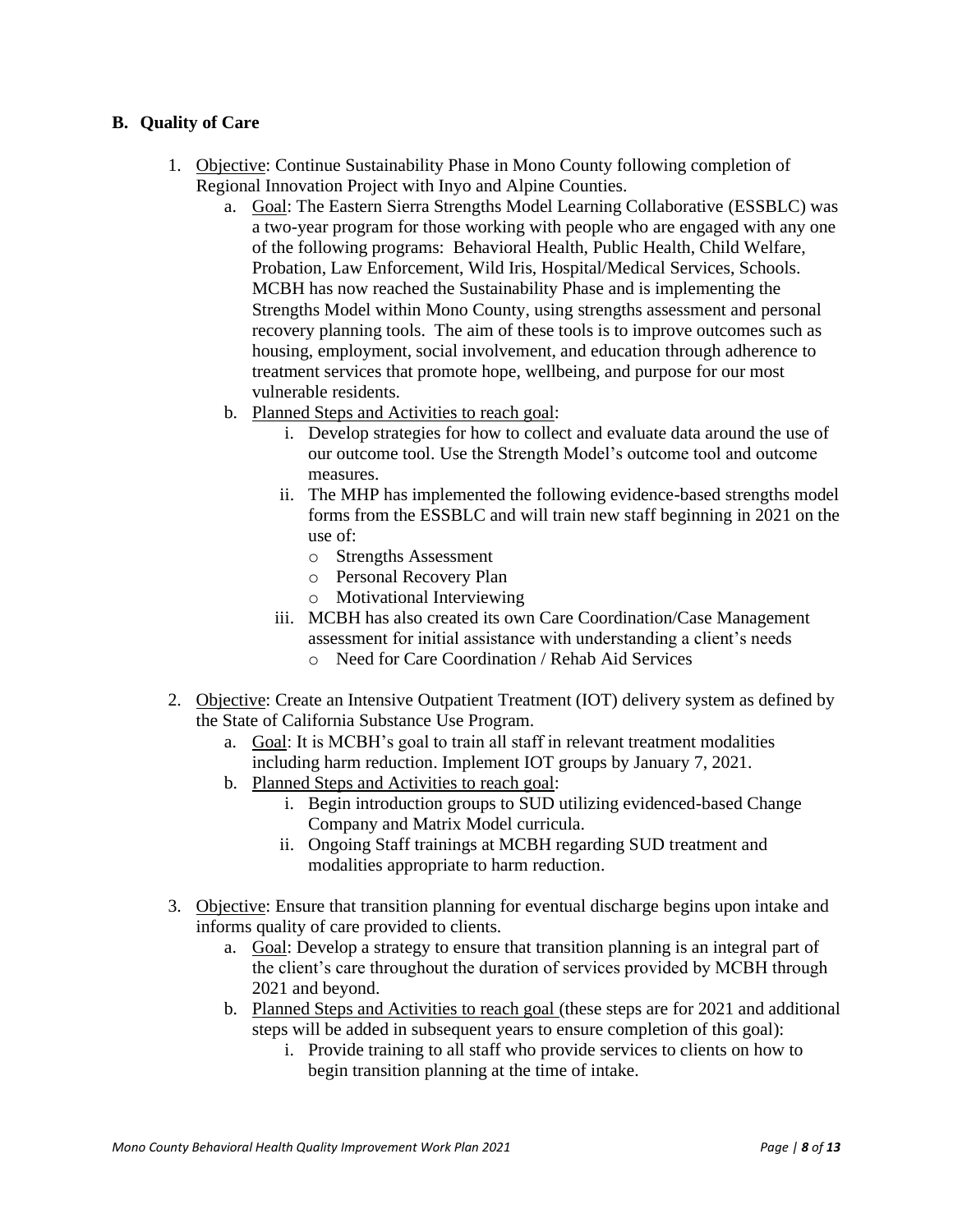- ii. MCBH management and clinical supervisors will determine strategies to ensure revamping the intake and assessment process to ensure discharge planning is embedded into all aspects of treatment planning.
- iii. Utilize assessment measurements including PHQ and GAD-7 to assist in determining clinically appropriate transition planning.
- iv. Develop training for clinical staff to ensure clients are given an accurate diagnosis, which will assist in more appropriate transition planning.
- 4. Objective: Outreach to community members, consumers, family members, other agencies, non-profits, etc., for membership in the QIC meetings.
	- a. Goal: Continually improving upon consumer outcomes, access to care and quality of care and increasing membership of the QIC through 2021.
	- b. Planned Steps and Activities to reach goal:
		- i. Staff reaching out to consumers at the end of sessions and/or during the assessment process. Write a script to invite them to participate in the QIC.
		- ii. Postings on our website/Facebook pages.
		- iii. Email out to those currently on our Wellness Calendar email list.
		- iv. Provide information at Focus Groups.
		- v. Outreach to non-profits (e.g. Wild Iris and other area non-profit agencies)
		- vi. Address at the Board of Supervisors Meetings when doing a presentation and/or during the public open-session portion of the meeting.
		- vii. Discussion amongst Leadership Team for additional outreach ideas.
		- viii. Addressing the specific steps and activities that were taken each month at our QIC meeting and reporting out on those steps.
			- ix. Develop a process and identify funding sources for providing gift cards or stipends to our consumer/family members that are not county employees who participate in our QIC meetings,
			- x. QIC to discuss ways to make meetings more interesting to clients and family members and design process in a way that solicits input on a wide range of QIC topics.

#### <span id="page-10-0"></span>**C. Consumer Outcomes**

- 1. Objective: Ensure that outcome measures utilized by MCBH are in fidelity with the strength-based model.
	- a. Goal: Collect client outcomes on a regular schedule using validated measurement tools.
	- b. Planned Steps and Activities to reach goal:
		- i. Calculate the assessment scores over time on average.
		- ii. Determine what we can do to improve the scores.
		- iii. Analyze scores to determine whether or not MCBH is meeting the clinical needs of its clients.
		- iv. Determine whether other factors should be considered in order to optimize client care.
		- v. Review the assessment and client planning process to ensure our practices are consistent with the strength-based model.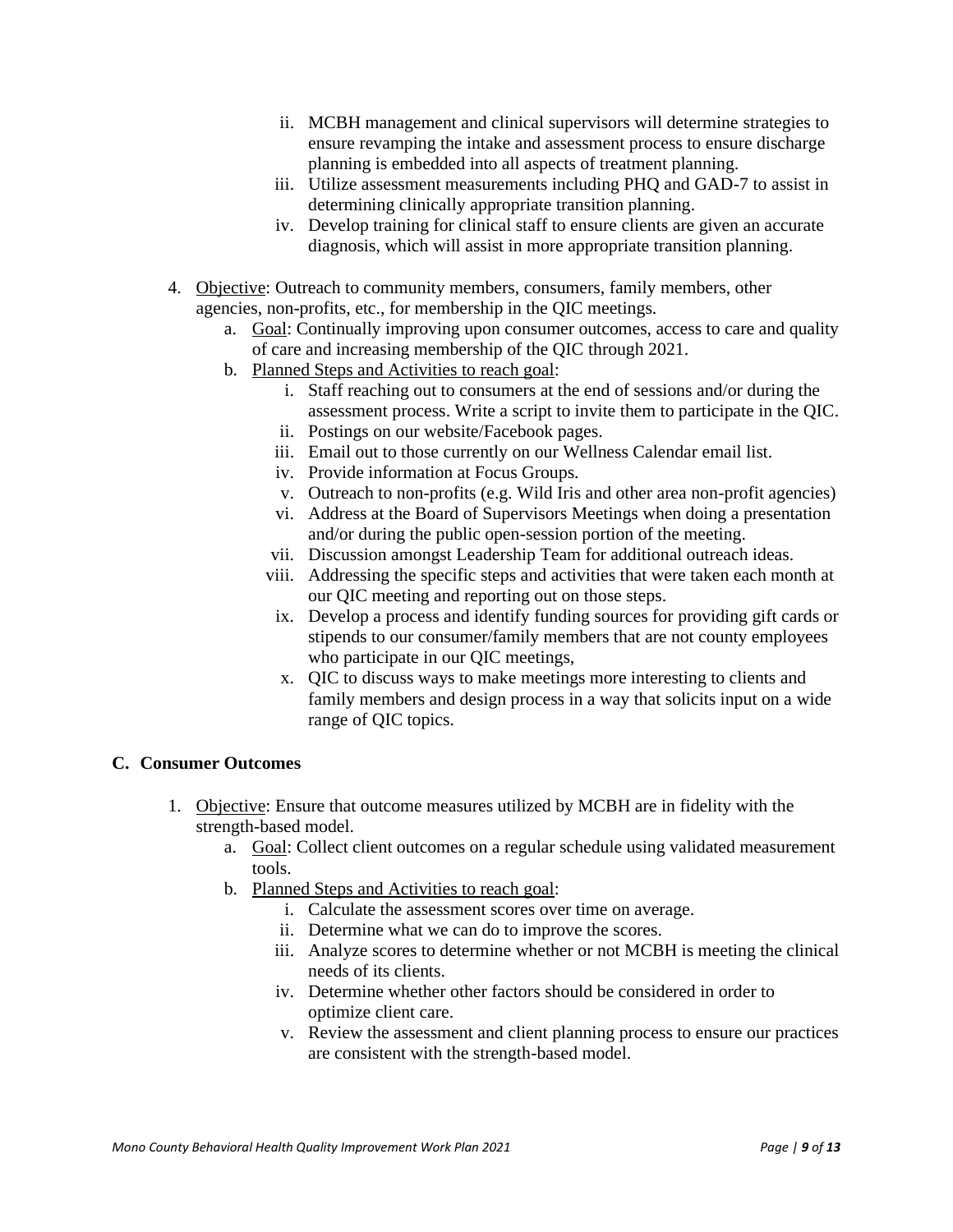- 2. Objective: Fully implement Wraparound program evaluation, including CANS assessment, Family Empowerment Scale, and Wrap Principle Fidelity Surveys for all new families entering Wrap.
	- a. Goal: Higher level of care for consumers.
	- b. Planned Steps and Activities to reach goal:
		- i. Meet with Wrap Coordinator to ensure that previously designed Wraparound evaluation continues to meet program's needs
		- ii. Hire Staff Services Analyst I and assign this person responsibility of implementing Wraparound evaluation
		- iii. Inform Wraparound staff of components of evaluation
		- iv. Collect data according to timeframes on plan
		- v. Report data back to Wraparound stakeholders.
- 3. Objective: Working in conjunction with the Special Project Coordinator of the Community Corrections Partnership (AB109 Realignment), MCBH will create a comprehensive response to address opiate and other narcotic use in Mono County as it relates to treatment, prevention, and enforcement.
	- a. Goal: It is MCBH's goal to actively collaborate with agencies such as Mammoth Hospital, Mono County District Attorney, Law Enforcement agencies, and other county departments to establish a full spectrum response for those struggling with opiate/narcotic addiction. This collaboration will result in a structured prevention, enforcement, and treatment plan to be implemented by June 30, 2021.
	- b. Planned Steps and Activities to reach goal:
		- i. Evaluation and implementation.
		- ii. Collaboration with various agencies.
		- iii. Participation in the Mono County Substance Use Taskforce.
		- iv. Sustain by working with Eastern Sierra Substance Use project meeting.
- 4. Objective: Select an upgraded Electronic Health Record (EHR) system in order to increase rates of data completeness, improve timeliness of notes, and add more specific coding mechanisms for time/productivity studies.
	- a. Goal: Release a Request for Proposals (RFP) by November 30, 2020. Implement the new EHR by September 1, 2021.
	- b. Planned Steps and Activities to reach goal:
		- i. Release an RFP for an upgraded EHR system.
		- ii. Complete the RFP process and select an EHR vendor.
		- iii. Meet with vendor to identify EHR specifications and plan implementation.
		- iv. Train staff on implementation and use of EHR.
		- v. Implement new EHR.

#### <span id="page-11-0"></span>**D. Evidence of QI activities**

- <span id="page-11-1"></span>• Clinical PIP
	- 1. **Objective:** Develop new clinical PIP responding to the comparatively high rate of youth entering the MCBH crisis system pre- and post-COVID-19.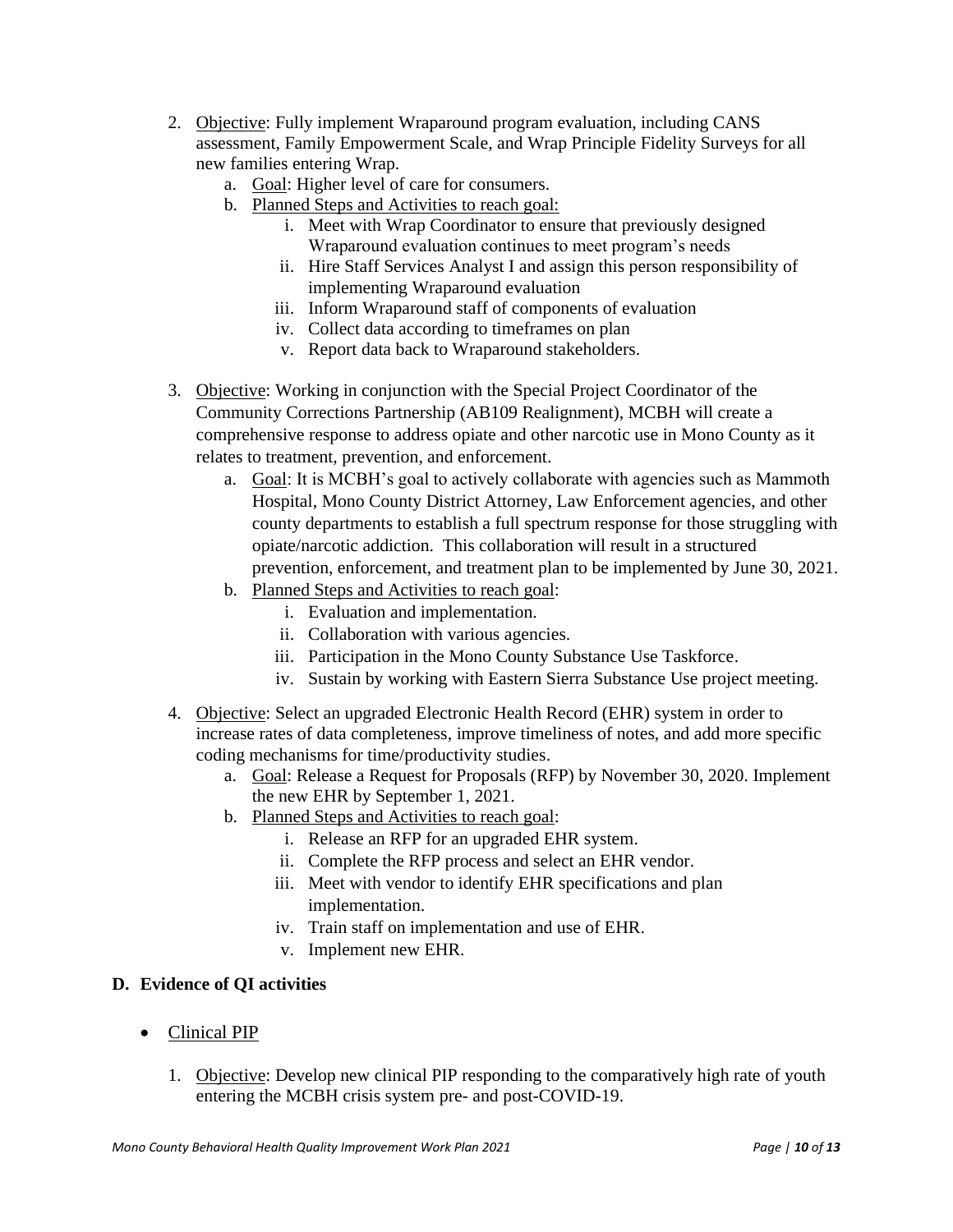- a. Goal: Goal will be determined based on the final PIP study question.
- b. Planned Steps and Activities to reach goal: Planned steps and activities will be based on the final PIP interventions.
- <span id="page-12-0"></span>• Non-Clinical PIP
	- 2. Objective: Develop and implement a new non-clinical PIP based on input from the QIC.
		- a. Goal: Goal will be determined based on the final PIP study question.
		- b. Planned Steps and Activities to reach goal: Planned steps and activities will be based on the final PIP interventions.

#### <span id="page-12-1"></span>**E. Monitoring activities**

- 1. Objective: Ensure that all charts are up to date, have informing materials, contain active treatment plans, and contain services which build off the medical necessity and milestones.
	- a. Goal: Monitor 35% of Medi-Cal charts.
	- b. Planned Steps and Activities to reach goal:
		- i. Train staff quarterly on how to write effective progress notes, milestones, and keep charts in working order.
		- ii. Continue improving review system, run PDSA's to determine effectiveness.
		- iii. QA Coordinator and Clinical Supervisor will review charts with Chart review tool, provide feedback, and correct any chart problems.
		- iv. Reviewed charts will be documented in Chart Review log, with any uncorrectable errors. Clinical Supervisor will update the tracking process to ensure that the documentation process of chart reviews meets requirements.
		- v. Any disallowances found will be submitted to fiscal department for correction.
- 2. Objective: Protect consumers and MHP from fraudulent billing.
	- a. Goal: Verify 10% of delivered service a month.
	- b. Planned Steps and Activities to reach goal:
		- i. QA Coordinator and Committee will continue with current system for monitoring delivered services.
		- ii. Monitoring will occur on monthly basis.
		- iii. Analyze instances of services being recorded in an erroneous manner.
		- iv. Committee will evaluate any discrepancies found in billing and client verification.
		- v. QA Coordinator recognizes the need for further training and will schedule upcoming trainings with Fiscal & Technical Specialist III and/or Fiscal & Administrative Services Officer.
- 3. Objective: Ensure that MCBH bills Medi-Cal for as many services and administrative activities that are allowable. Develop system that will ensure 100% time tracking with maximum billing possible for direct service providers.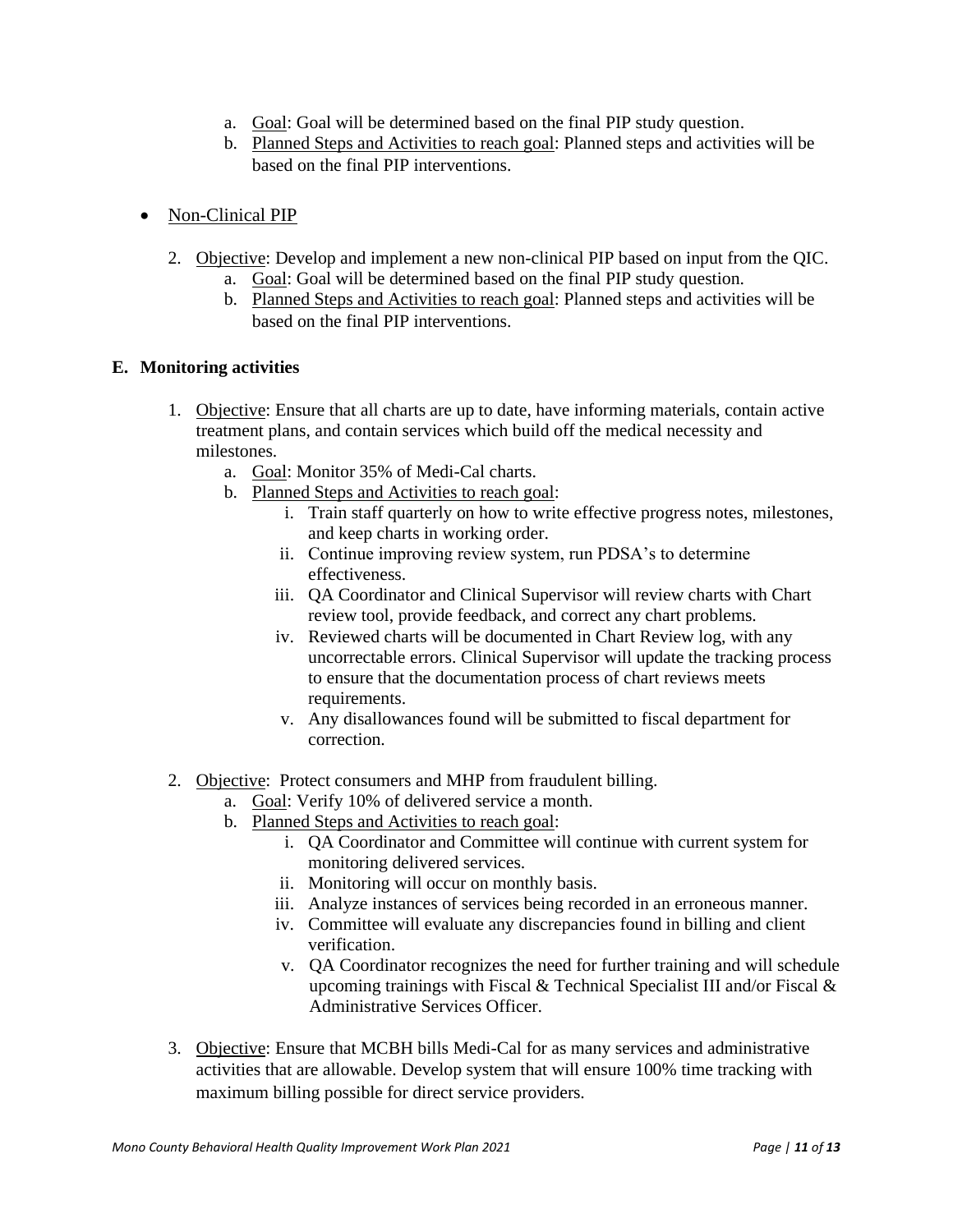- a. Goal: Increase Medi-Cal billing and capture enhanced Medicaid reimbursement and Medi-Cal Administrative Activities (MAA) for qualifying projects and activities through 2021 and beyond.
- b. Planned Steps and Activities to reach goal:
	- i. Conduct baseline studies to determine percentages of Medi-Cal billable services for each provider and for MCBH as a whole.
	- ii. Establish goals for productivity based on percentages determined above.
	- iii. Hire consultant to help assess where MCBH is missing billing opportunities and develop system to monitor.
	- iv. Determine which activities and projects may be claimed at enhance rates and under MAA.
	- v. Develop work plan to ensure our Medi-Cal billing practices are optimal for capturing qualified Federal Financial Participation.

#### <span id="page-13-0"></span>**F. Accessibility of Services**

- 1. Objective: Maintain timely access to services for all new clients.
	- a. Goal: All clients seen within 10 days of registration.
	- b. Planned Steps and Activities to reach goal:
		- i. Front office staff enter all new registrations and intake appointments to intake log.
		- ii. QA Coordinator will review intake log on monthly basis.
		- iii. QA Coordinator will analyze instances of services lapsing more than 10 days and bring these instances to Committee meetings.
		- iv. Committee will identify any system improvements to make.
		- v. Committee will create PDSA and implement system changes to keep appointment time at 10 days or less.
- 2. Objective: Meet requirements for timely access to services for urgent conditions.
	- a. Goal:
		- i. Urgent care services that do not require prior authorization will be provided within 48 hours of the request for an appointment.
		- ii. Urgent care services that do require prior authorization will be within 96 hours of the request for an appointment. (This includes Intensive Home-Based Services Day Treatment Intensive, Day Rehabilitation, Therapeutic Behavioral Services and Therapeutic Foster Care.)
	- b. Planned Steps and Activities to reach goal:
		- i. Staff completing the intake log will complete the drop-down field for "urgent appointment"
		- ii. QI Coordinator or other designated staff will monitor to ensure services for urgent conditions are provided within required time frames.
		- iii. Training will be provided to ensure staff are aware of these requirements.
- 3. Objective: Ensure access to after-hours care for MCBH clients.
	- a. Goal: Accessibility to after-hours care will be ensured through the 24/7 access line and availability of crisis staff.
	- b. Planned Steps and Activities to reach goal: